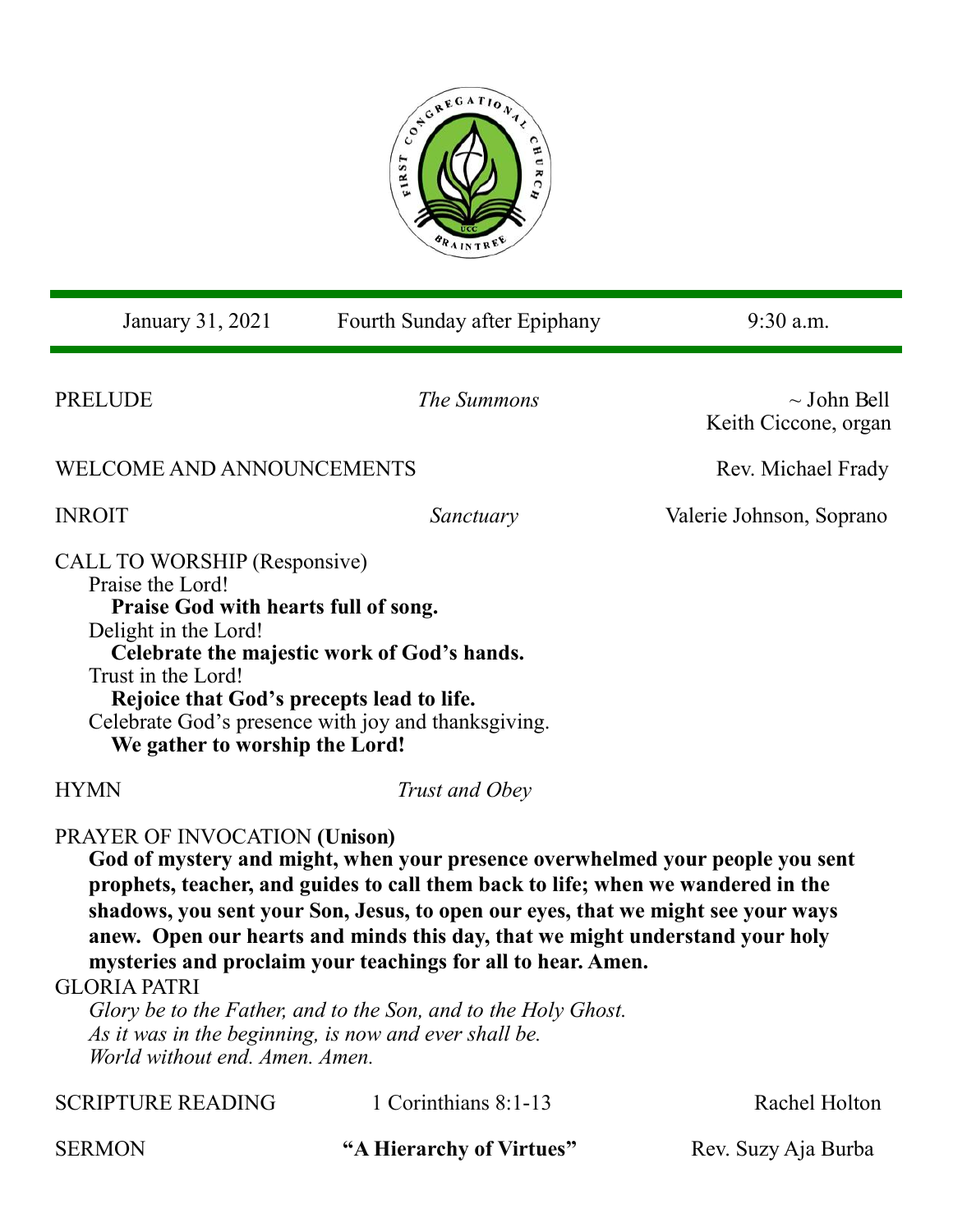HYMN *The Servant Song*

# PASTORAL PRAYER Rev. Michael Frady

## LORD'S PRAYER

**Our Father, who art in heaven, hallowed be Thy name. Thy kingdom come, Thy will be done on earth as it is in heaven. Give us this day our daily bread, and forgive us our debts, as we forgive our debtors. And lead us not into temptation, but deliver us from evil. For Thine is the kingdom and the power and the glory for ever. Amen.**

## DEDICATION OF OFFERINGS

## \*DOXOLOGY

*Praise God, from whom all blessings flow. Praise Him, all creatures, here, below. Praise Him, above, ye heav'nly hosts. Praise Father, Son and Holy Ghost. Amen.*

## **\*PRAYER OF DEDICATION**

**Spirit of generosity and love, flow through these gifts and offerings. Work in the ministries of our church, that Christ's love may be seen clearly and felt completely in all that we say and in all that we do. In Christ's name we pray. Amen.**

HYMN *They Know We Are Christian By Our Love*

**BENEDICTION** 

POSTLUDE *Sing to the Mountains ~* St. Louis Jesuits

ีช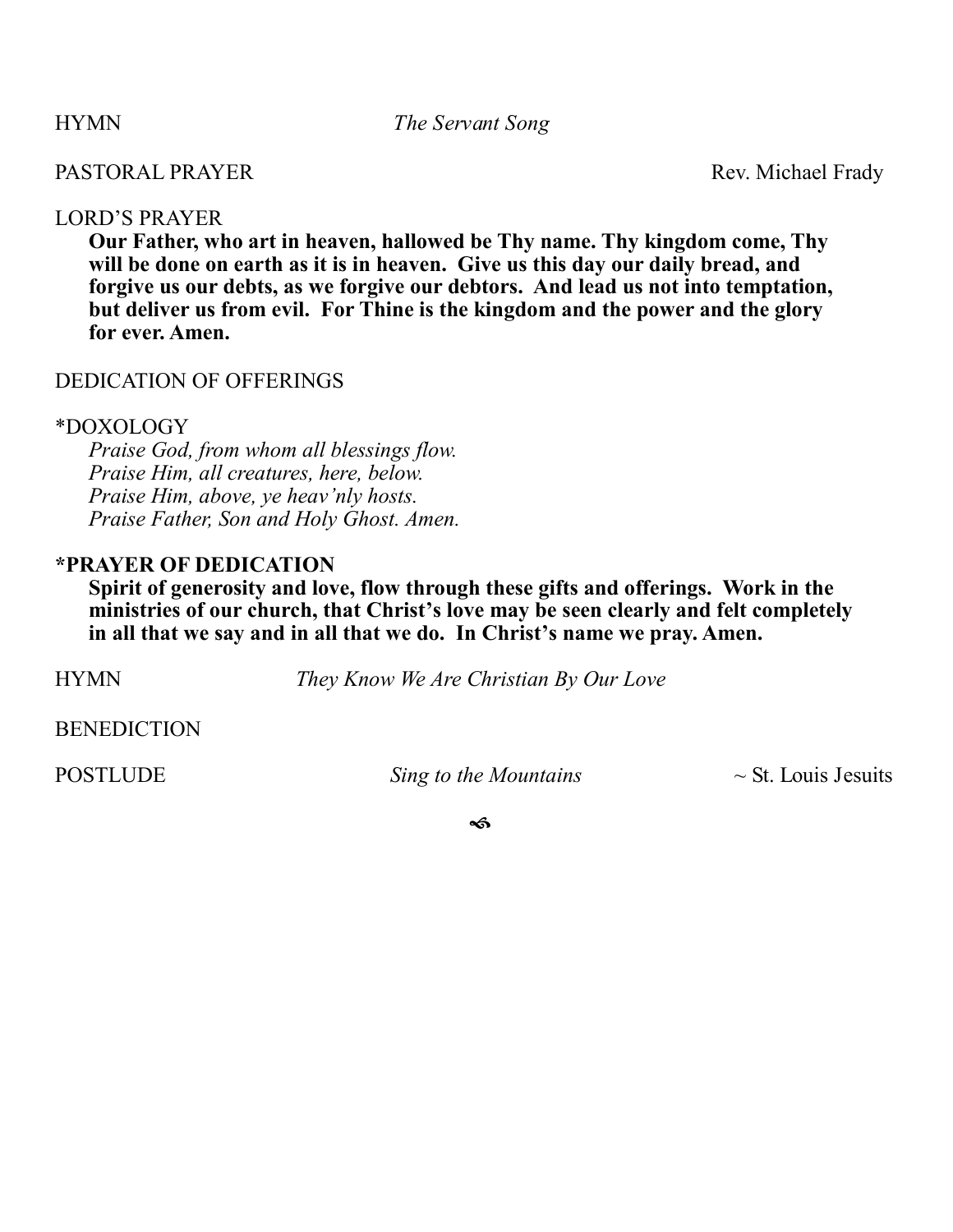# **First Church Braintree Announcements**

## **The Annual Financial Meeting of First Congregational Church of Braintree TODAY - January 31st at 11:00am**

COVID-19 restrictions necessitate that the annual meeting must occur on Zoom instead of in person this year. Members have received a copy of the financial report in the mail. Non- voting members are welcome to view the meeting and can get download the [financial report](file:///C:/Users/fccbr/Documents/Annual Reports/Annual Report 2020/2020 Annual Report for WEB.pdf) here.

Join Zoom Meeting <https://us02web.zoom.us/j/82563377030?pwd=eHkrMFFLVnZKK0swMWFVTEd1UmNzUT09>

Meeting ID: 825 6337 7030 Passcode: 1011

Dial in: +1 646 558 8656 Meeting ID: 825 6337 7030

**YOUTH GROUP** There is NO Youth Group this week because Pastor Suzy and Mattie will be "attending" the annual meeting on zoom.

# **Upcoming Meetings (all on Zoom)**

Prudential—Tuesday, February 2 at 7:00pm Worship Ministry—Tuesday, February 9 at 7:00pm Leadership—Tuesday, February 16 at 7:00pm

## **The next "Drive and Drop" Food Drive is Wednesday, February 3rd 5:00 - 7:00pm**

Grocery Gift Cards are always welcome!

We are accepting new Hats & Mittens this month as well. If you are able to donate any warm hats, gloves, mittens or scarves for those who need them this winter then please drop them at the office (Monday - Friday, 9:00-1:00) or drop them at the next Drive and Drop Food Drive on February 3rd. We will donate them to the Department of Children and Family Services.